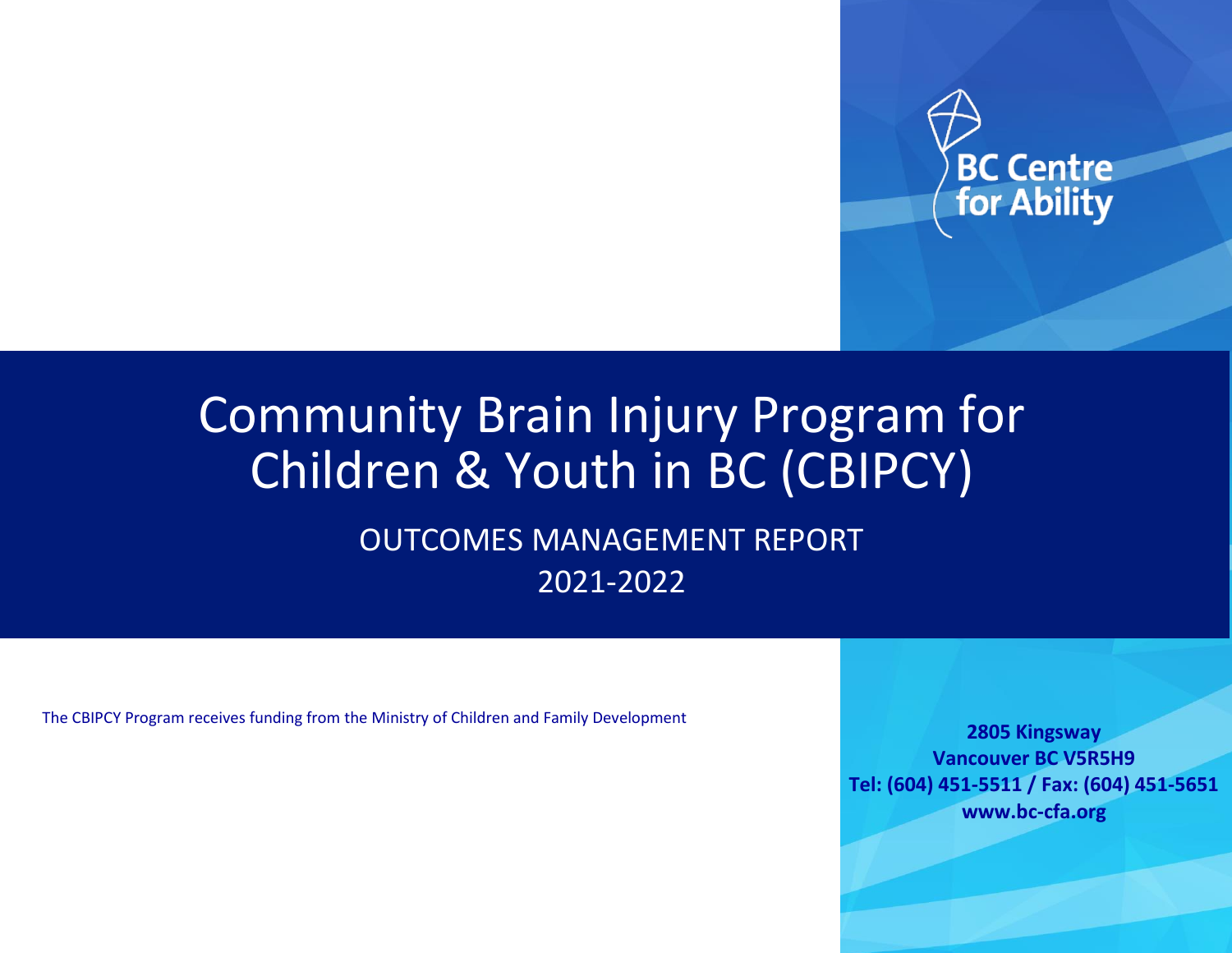# **TABLE OF CONTENTS**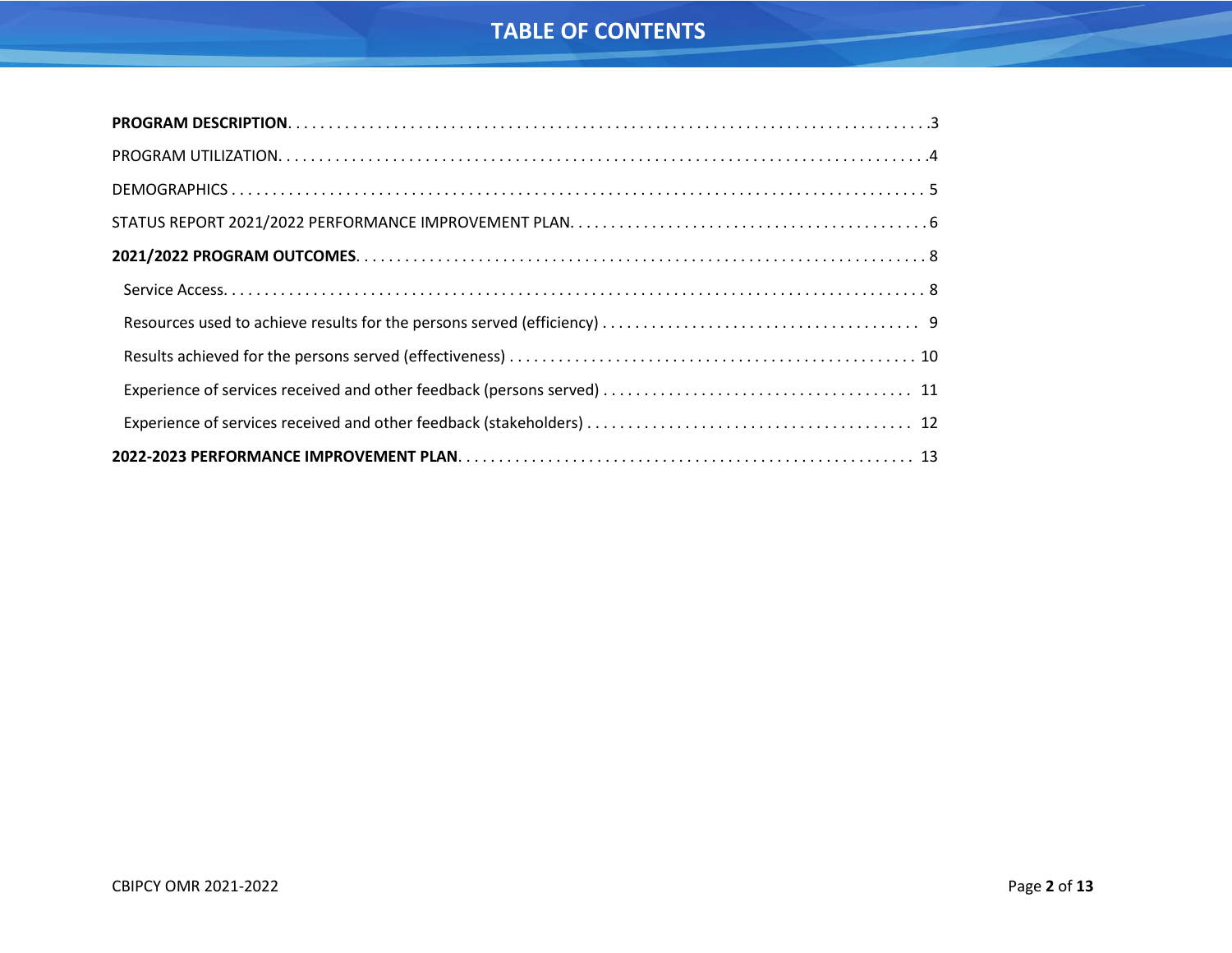# **PROGRAM DESCRIPTION**

### <span id="page-2-0"></span>**Program Overview:**

The Community Brain Injury Program for Children and Youth (CBIPCY) provides service for children and youth from 0-19 with recently acquired brain injuries who do not have third-party funding and need acute rehabilitation to facilitate their return to home and community. To be eligible for this program, children and youth must be BC residents with a primary diagnosis of acquired brain injury requiring acute rehabilitation and must be referred within 12 months of their injury.

### **Services Include:**

Funding and coordinating short-term rehabilitation services in a client's home community

- Connecting and coordinating ad-hoc interdisciplinary service teams across the province
- Supporting clients and families in their communication with schools
- Recruiting and on-boarding new community service providers around the province

### **Highlights:**

- 100% of families responding to the 2021/2022 BCCFA Client Experience survey reported that they made progress toward their goals
- Received \$20 000 from Variety the Children's Charity to supplement direct client services
- Offered new groups in collaboration with other BCCFA programs to enhance parent mental wellness, including 3 educational Parent Workshops, Parent Networking, and Parent Mindfulness
- Offered new youth-to-adult transition services including workshop, resource materials, and 1:1 support for youth
- Implemented bi-weekly rounds with Sunnyhill
- Met with primary referral source, BC Children's Hospital neurological units, to clarify and improve referral process
- Developed an interactive map of provincial resources relevant to CBIPCY clients for internal use
- Provided field placement for UBC Social Work Student
- Overhauled and updated the website, moving to the BCCFA Centre-wide website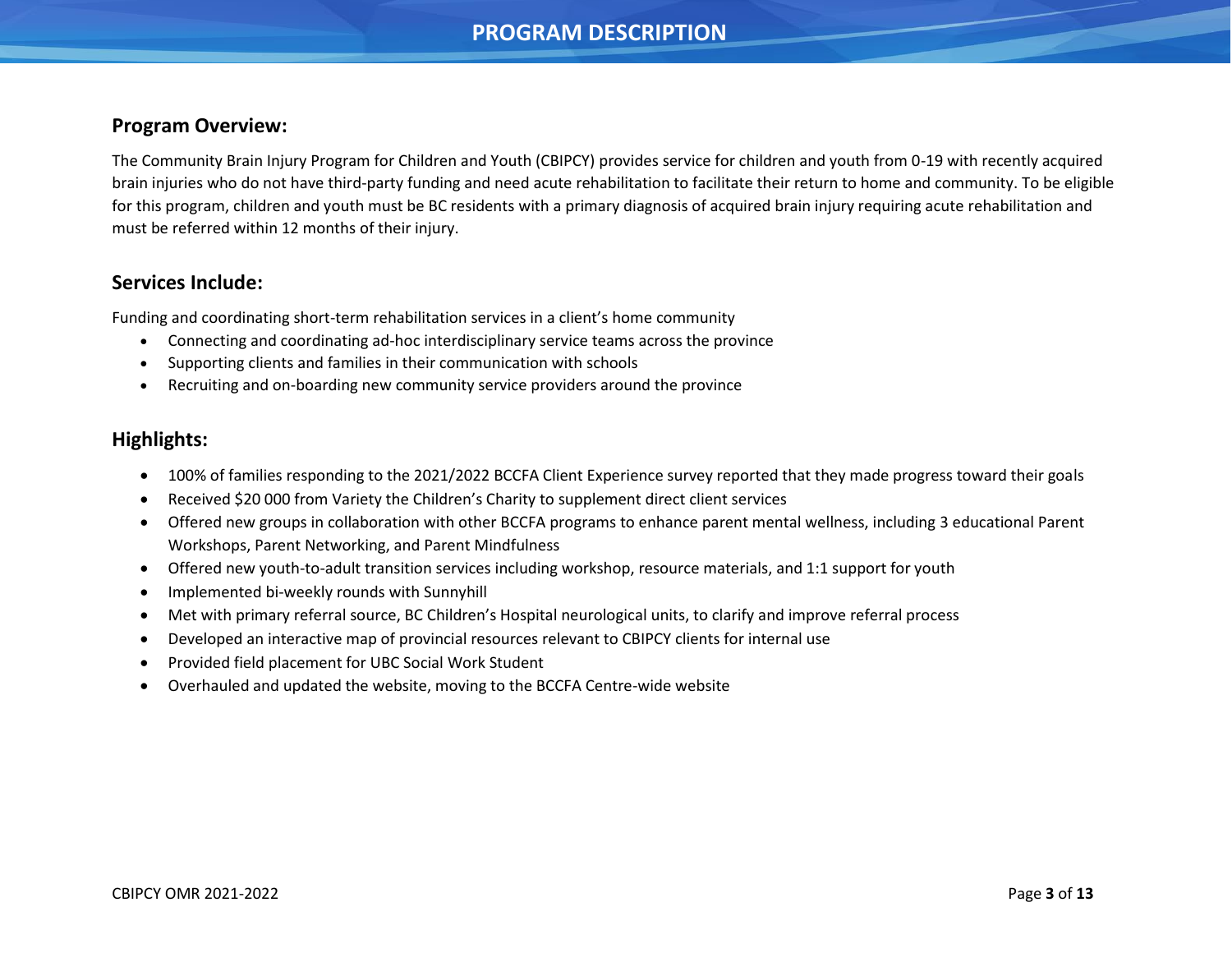# **PROGRAM UTILIZATION**

<span id="page-3-0"></span>

| <b>Program Utilization Data</b>                                    | $2021 -$<br>2022 | $2020 -$<br>2021 | 2019-<br>2020 |
|--------------------------------------------------------------------|------------------|------------------|---------------|
| Number of Clients Served<br>(Clients carried forward from last FY) | 112<br>(60)      | 131<br>(34)      | 126<br>(37)   |
| Number of Acute Therapy Referrals                                  | 40               | 54               | 49            |
| Number of Ineligible Referrals                                     | 22               | 14               | N/A           |
| Number of Clients Discharged                                       | 89               | 68               | 72            |

### **Figure 1: Program Utilization**

#### **Analysis:**

### **Figure 1: Program Utilization**

- Last 2 quarters of 2020/2021FY saw 9 more referrals than previous year (35 referrals; vs. 26 referrals in 2019/2020; 18 in 2019/2019)
- First 2 quarters of 2021/2022FY saw 11 more referrals than previous year (32 referrals, vs. 19 in 2020/2021; 23 in 2019/2020)
- This led to much higher program utilization early in the fiscal year

### **Figure 2: Clients Served by Service Type**

• As outlined above, CBIPCY received higher referrals at the end of previous fiscal year which contributed to more clients being carried over into the new fiscal year

#### **Figure 3: Breakdown of Ineligible Referral Reasons**

- Ineligible referrals increased by 8 this fiscal year
- Program Coordinators presented at BCCH about CBIPCY program twice in this fiscal year, which may have contributed to increase in both eligible and ineligible referrals



### **Figure 2: Clients Served by Service Type**



**Figure 3: Breakdown of Ineligible Referral Reasons**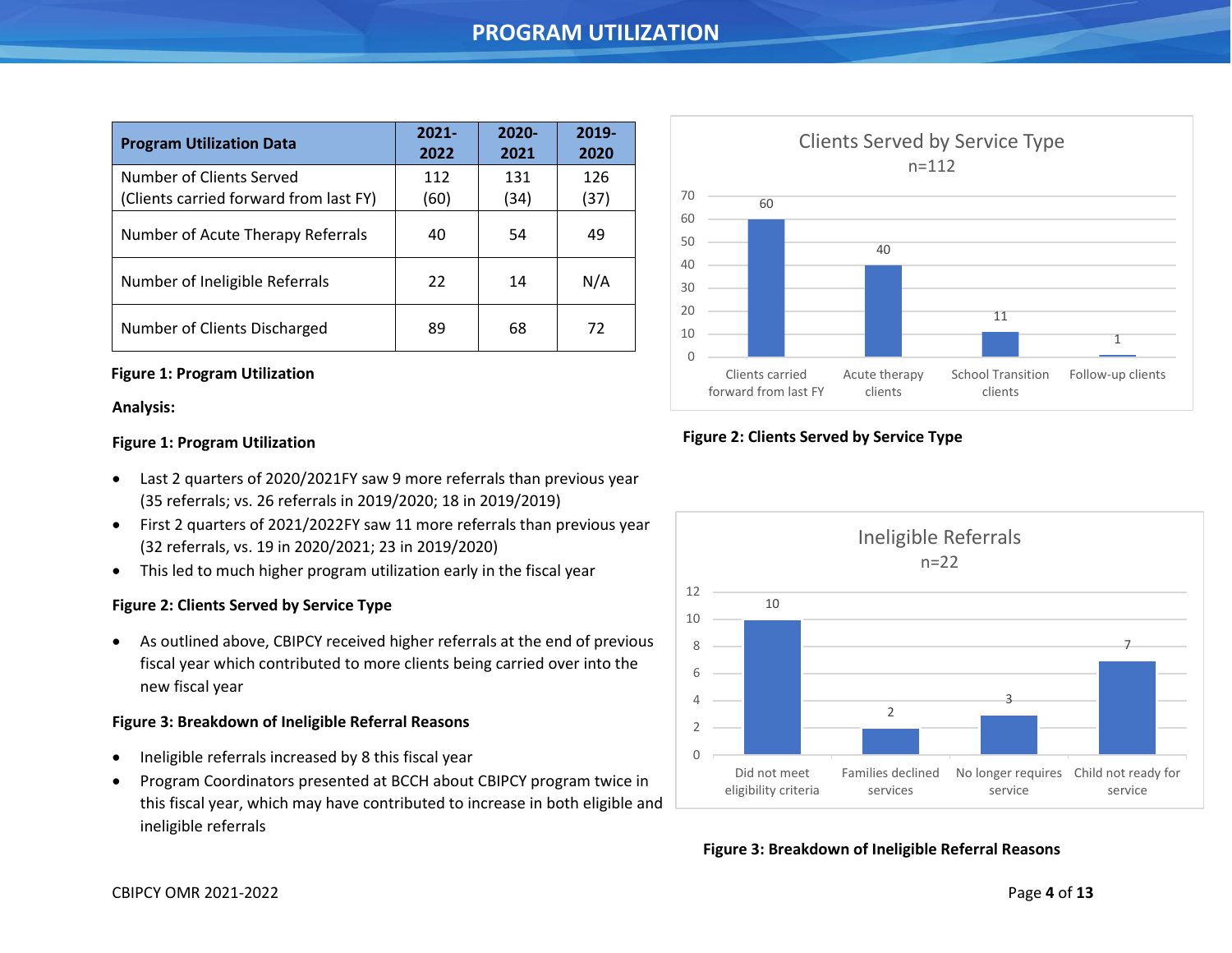# **DEMOGRAPHICS**

<span id="page-4-0"></span>

### **Analysis:**

• Majority of referrals from Lower Mainland and Fraser Valley. There are gaps in service providers in these regions, which will be addressed in 2022/2023 Performance Improvement Plan.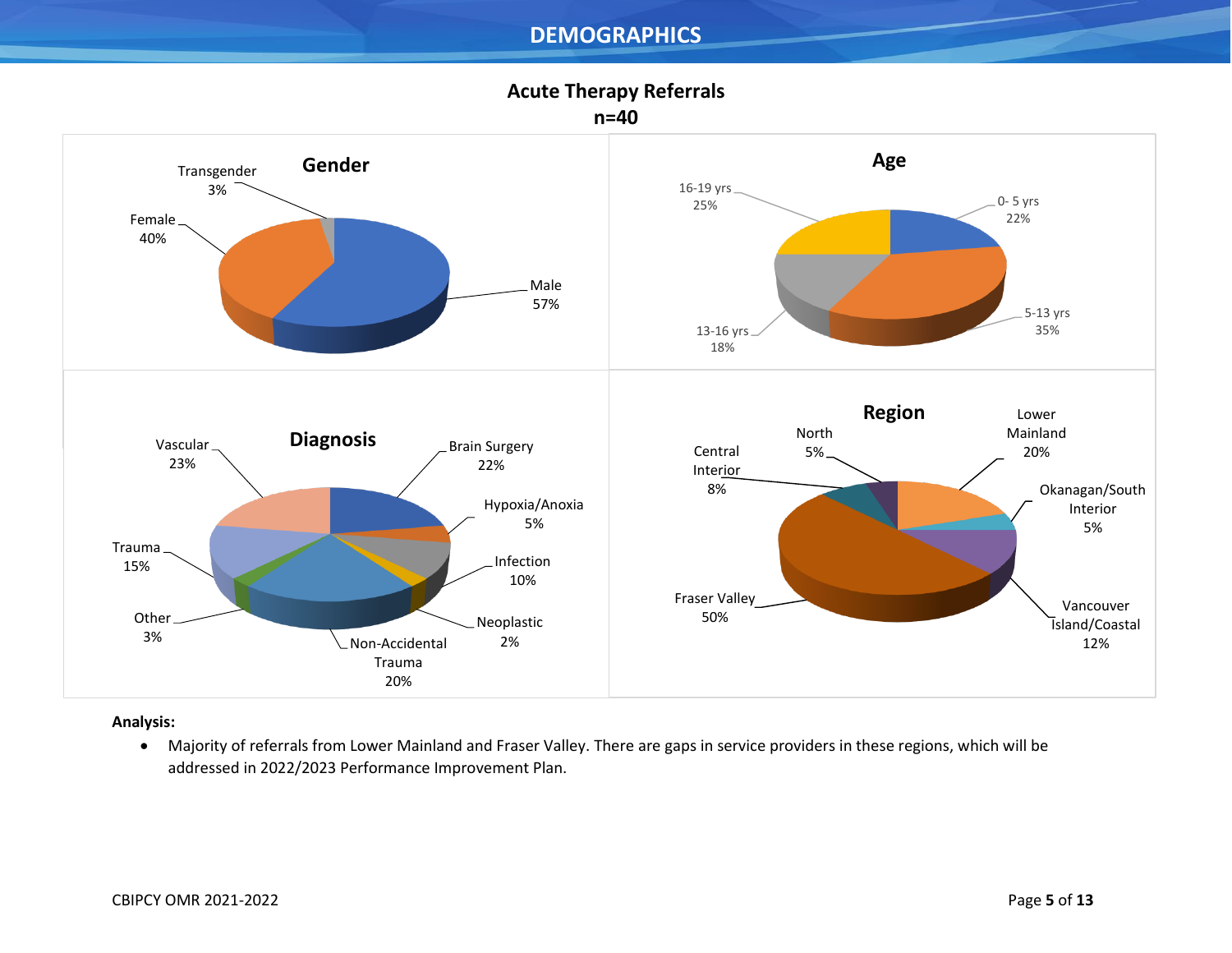<span id="page-5-0"></span>

| <b>Area for Improvement</b>                                                                                                                                                    | <b>Action Plan</b>                                                                                                                                                                                                                                     | <b>Results</b>                                                                                                                                                                                                                                                                                                                                                                                                       |
|--------------------------------------------------------------------------------------------------------------------------------------------------------------------------------|--------------------------------------------------------------------------------------------------------------------------------------------------------------------------------------------------------------------------------------------------------|----------------------------------------------------------------------------------------------------------------------------------------------------------------------------------------------------------------------------------------------------------------------------------------------------------------------------------------------------------------------------------------------------------------------|
| To increase access to service,<br>develop technology lending<br>library to make digital and<br>virtual components of services<br>more accessible to families.                  | Work with IT department to develop policies and a pilot<br>lending program for families who do not have access to<br>technology by March 2022.                                                                                                         | <b>Completed:</b> The program has secured two iPads to be used<br>for a lending program, should a family require support with<br>access to technology. At this time, there have been no<br>request for technology support but the iPads are available if<br>needed.                                                                                                                                                  |
| To improve experience of<br>persons served, explore ways<br>to incorporate social<br>emotional learning and well-<br>being goals into the program.                             | CBIPCY coordinators to consult and collaborate with<br>the mental wellness coordinator throughout the year to<br>plan for social emotional resources for CBIPCY families<br>(March 2022)                                                               | <b>Completed:</b> The coordinators worked with the mental<br>wellness coordinator and developed the parent workshop<br>series on mental health. Coordinators and mental wellness<br>coordinator also offer parent mindfulness groups.<br>Additionally, the coordinators partnered with the mental<br>wellness coordinator and other programs with the BCCFA<br>to offer more programs to CBIPCY parents.             |
| To improve experience of<br>persons served, in<br>collaboration with other<br>BCCFA programs, develop<br>programming and materials<br>for youth transitioning to<br>adulthood. | Meet with Key Worker, Stepping Stones, and Adult<br>Services program leads by fall 2021 to establish a<br>workplan for youth transition programming.<br>Participate in or contribute to at least one BCCFA youth<br>transition activity by March 2022. | <b>Completed:</b> The coordinators met with the Leader of the<br>Adult Services program and developed a workshop to offer<br>to youth aged 17-19. An invitation was sent out to families<br>and there was minimal interest. The workshop resources<br>remain available for the future to offer to other youth in<br>the program who may be interested.<br>Of note, those youth who were open to participating in the |
|                                                                                                                                                                                |                                                                                                                                                                                                                                                        | workshop were provided the opportunity for one-on-one<br>support.                                                                                                                                                                                                                                                                                                                                                    |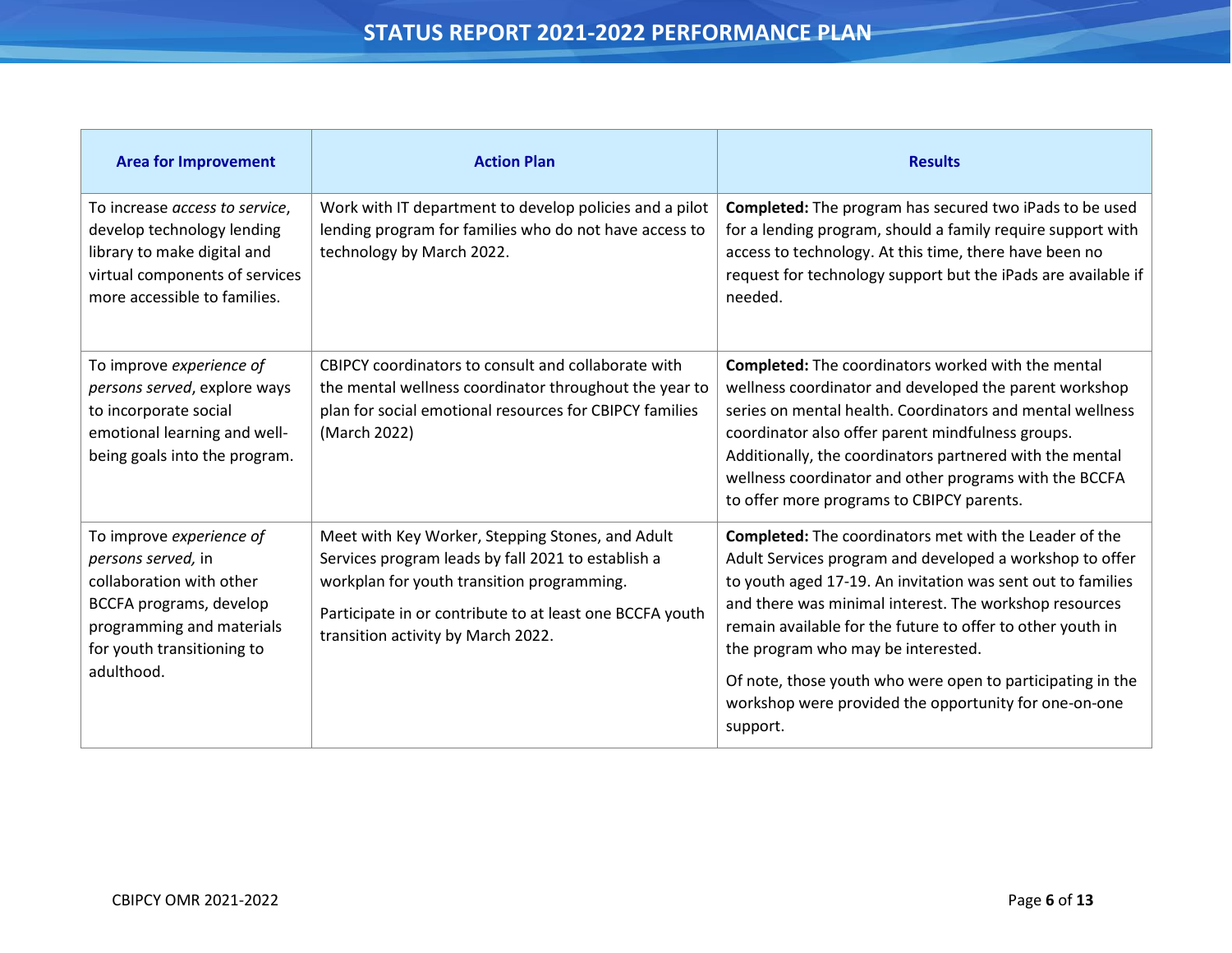# **STATUS REPORT 2021-2022 PERFORMANCE PLAN**

| <b>Area for Improvement</b>                                                                                                                                                                                                                                                                                                                                                                                                                                                                                                                                                                                           | <b>Action Plan</b>                                                                                                                                                                                                     | <b>Results</b>                                                                                                                                                                                                                    |
|-----------------------------------------------------------------------------------------------------------------------------------------------------------------------------------------------------------------------------------------------------------------------------------------------------------------------------------------------------------------------------------------------------------------------------------------------------------------------------------------------------------------------------------------------------------------------------------------------------------------------|------------------------------------------------------------------------------------------------------------------------------------------------------------------------------------------------------------------------|-----------------------------------------------------------------------------------------------------------------------------------------------------------------------------------------------------------------------------------|
| Develop and implement Brain Injury Awareness<br>To improve access to services<br>and experience of<br>Campaign (June 2021)<br>stakeholders, promote CBIPCY<br>Explore opportunities to increase knowledge and<br>program to make sure all<br>awareness of CBIPCY across BC in consultation with<br>potential referral sources are<br>BCCFA communications team (March 2022)<br>aware of the eligibility criteria<br>Present at BC hospitals that serve pediatric patients to<br>and services.<br>increase awareness of program and to clarify eligibility<br>criteria, for the purpose of expanding referral sources. | Deferred to 2022: Please see Performance Improvement<br>plan for details.<br><b>Completed:</b> The coordinators provided information to the<br>Communications Team to develop a 'one-pager' describing<br>the program. |                                                                                                                                                                                                                                   |
|                                                                                                                                                                                                                                                                                                                                                                                                                                                                                                                                                                                                                       |                                                                                                                                                                                                                        | <b>Completed:</b> The coordinators met with BC Children's<br>Hospital therapy teams in November, 2021 to present the<br>program mandate, clarify the eligibility criteria and answer<br>questions regarding the referral process. |
| To improve experience of<br>stakeholders, endeavor to<br>connect service providers<br>through networking and<br>education opportunities.                                                                                                                                                                                                                                                                                                                                                                                                                                                                              | Explore educational and professional networking<br>opportunities (December 2021)<br>Develop opportunities for service providers with<br>CBIPCY to connect with one another (March 2022)                                | Deferred to 2021/2022: Please see Performance<br>Improvement plan for details.                                                                                                                                                    |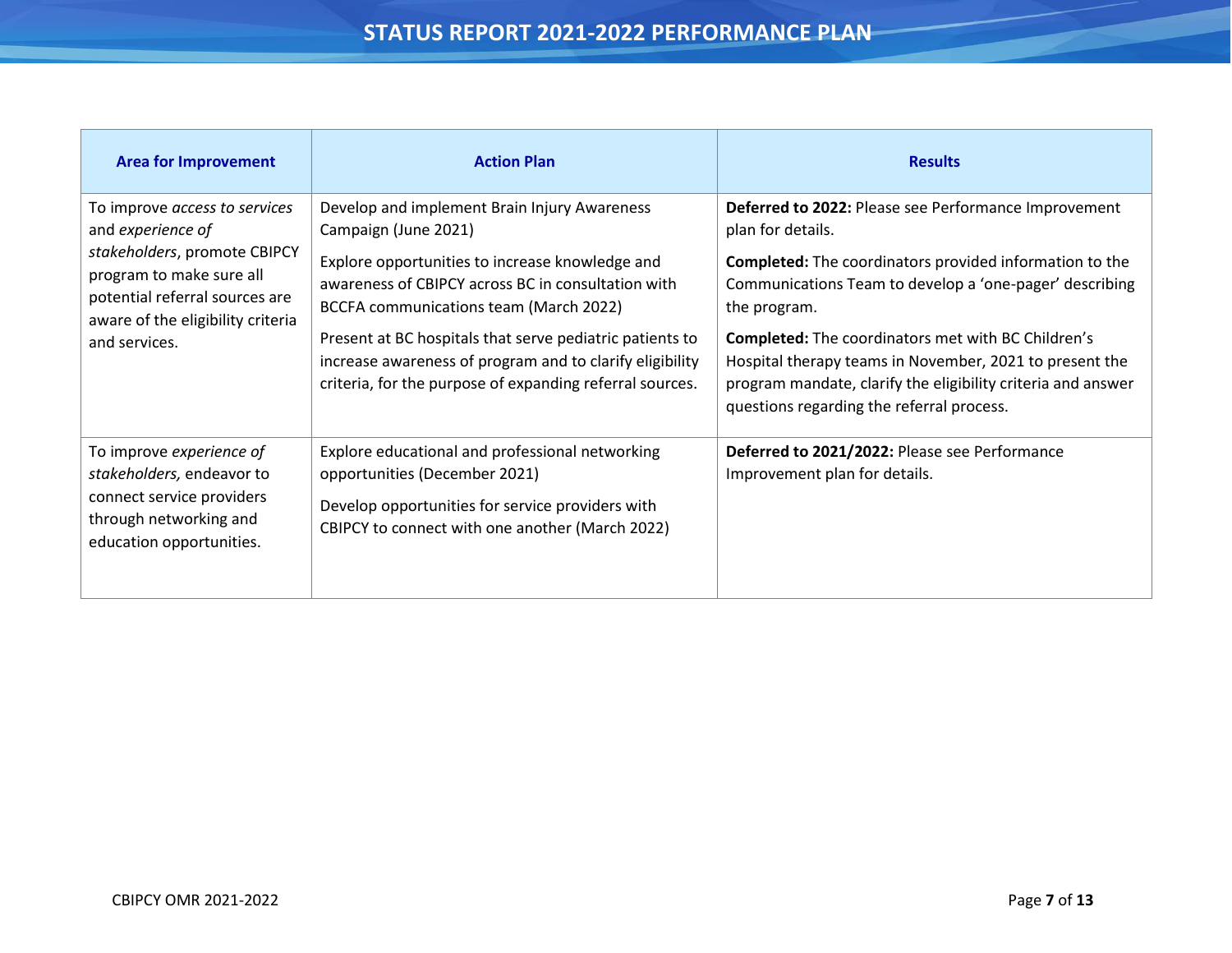### <span id="page-7-0"></span>**SERVICE ACCESS**

### **Analysis of Service Access**:

The Community Brain Injury Program for Children and Youth provides service to the entire province of BC. This year the percentage of families that responded "agree" or "strongly agree" to the statement "we were able to access virtual services" was lower than our target of 90%. The other respondents to the survey selected "does not apply" in their response to this statement. One possible explanation is that more families have been able to receive in-person services as pandemic restrictions fluctuated over the course of the year.

The introduction of virtual services during the COVID-19 pandemic has been enormously helpful for facilitating care to clients in rural and remote areas that may otherwise have difficulty accessing appropriate services. We plan to continue coordinating virtual services when inperson options are not available. In 2021/2022 the CBIPCY acquired 2 iPads to lend to any clients who do not have the technology or means to access virtual services.

*"Virtual services were great!" - 2021/2022 BCCFA Client Experience Survey*

| <b>Objective/Outcome</b>                                                                                                           | <b>Performance Indicator</b><br><b>Measure Applied</b><br><b>Target</b><br>% of respondents who |     |             |                | <b>Achieved Outcome</b> |           |
|------------------------------------------------------------------------------------------------------------------------------------|-------------------------------------------------------------------------------------------------|-----|-------------|----------------|-------------------------|-----------|
|                                                                                                                                    | agree or strongly agree to                                                                      |     | Τo          | 2021-2022      | 2020-2021               | 2019-2020 |
| Clients are able to access<br>services in the language of<br>their preference                                                      | We were able to receive services<br>in our preferred language.                                  |     |             | 95%<br>(18/19) | 88%<br>(22/25)          | N/A       |
| Virtual care options are<br>available for all child/youth<br>who are unable to access<br>physical service in their<br>communities. | We were able to access virtual<br>services.                                                     | 90% | All clients | 61%<br>(11/18) | 53%<br>(10/19)          | N/A       |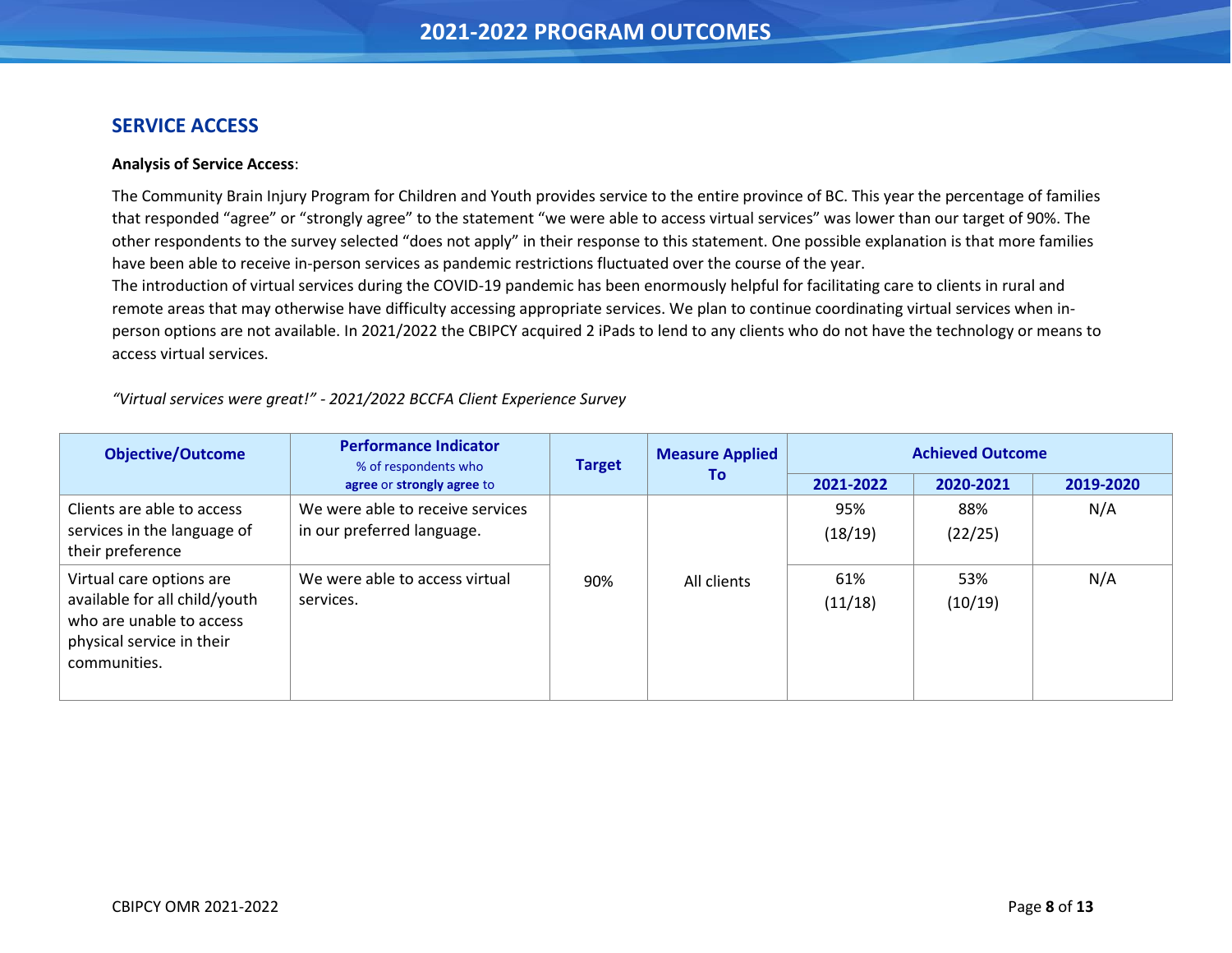# <span id="page-8-0"></span>**RESOURCES USED TO ACHIEVE RESULTS FOR THE PERSONS SERVED (EFFICIENCY)**

### **Analysis of Program Efficiency**:

Program received 35 referrals in the last 2 quarters of 2020/2021 and 32 referrals in the first 2 quarters of 2021/2022 which is 20 more referrals than average. By the start of the third quarter of the fiscal year we had provided service to the same number of clients that were served in the entire previous year. We were fortunate to partner with Variety the Children's Charity to fund services for clients with urgent needs in the final quarter of the year in order to provide continued responsive and timely service. Although our target of responding within 14 working days appears quite low, the average response to referrals was within 17 working days.

*"[Our child] was at a crucial point during her development and needed to be prioritized. This was done quickly and efficiently." - 2021/2022 BCCFA Client Experience Survey*

| <b>Objective/Outcome</b>                                        | <b>Performance Indicator</b><br>% of respondents who                                                                                                                              | <b>Target</b> |                  |                       |                       |                        |  |  |  |  |  |  |  |  | <b>Measure Applied</b> | <b>Achieved Outcome</b> |  |  |
|-----------------------------------------------------------------|-----------------------------------------------------------------------------------------------------------------------------------------------------------------------------------|---------------|------------------|-----------------------|-----------------------|------------------------|--|--|--|--|--|--|--|--|------------------------|-------------------------|--|--|
|                                                                 | agree or strongly agree to                                                                                                                                                        |               | To               | 2021-2022             | 2020-2021             | 2019-2020              |  |  |  |  |  |  |  |  |                        |                         |  |  |
| Children/youth receive timely<br>services                       | Coordinators will conduct an<br>intake interview (in person or<br>phone within 14 working days<br>after the referral has been<br>accepted.<br>An individualized service plan will | 90%           | All clients      | 50%<br>(20/40)<br>90% | 91%<br>(49/54)<br>98% | 100%<br>(46/46)<br>93% |  |  |  |  |  |  |  |  |                        |                         |  |  |
|                                                                 | be in place two weeks after initial<br>contact and families report being<br>actively involved in setting these<br>goals.                                                          |               |                  | (36/40)               | (53/54)               | (43/46)                |  |  |  |  |  |  |  |  |                        |                         |  |  |
| Coordinators respond in a<br>timely manner to new<br>referrals. | % of referral sources (physicians,<br>hospitals, community agencies)<br>that articulate the Coordinators<br>responded to the referrals made<br>by the agency in a timely manner.  |               | Referral sources | 100%<br>(5/5)         | 100.0%<br>(6/6)       | 100%<br>(7/7)          |  |  |  |  |  |  |  |  |                        |                         |  |  |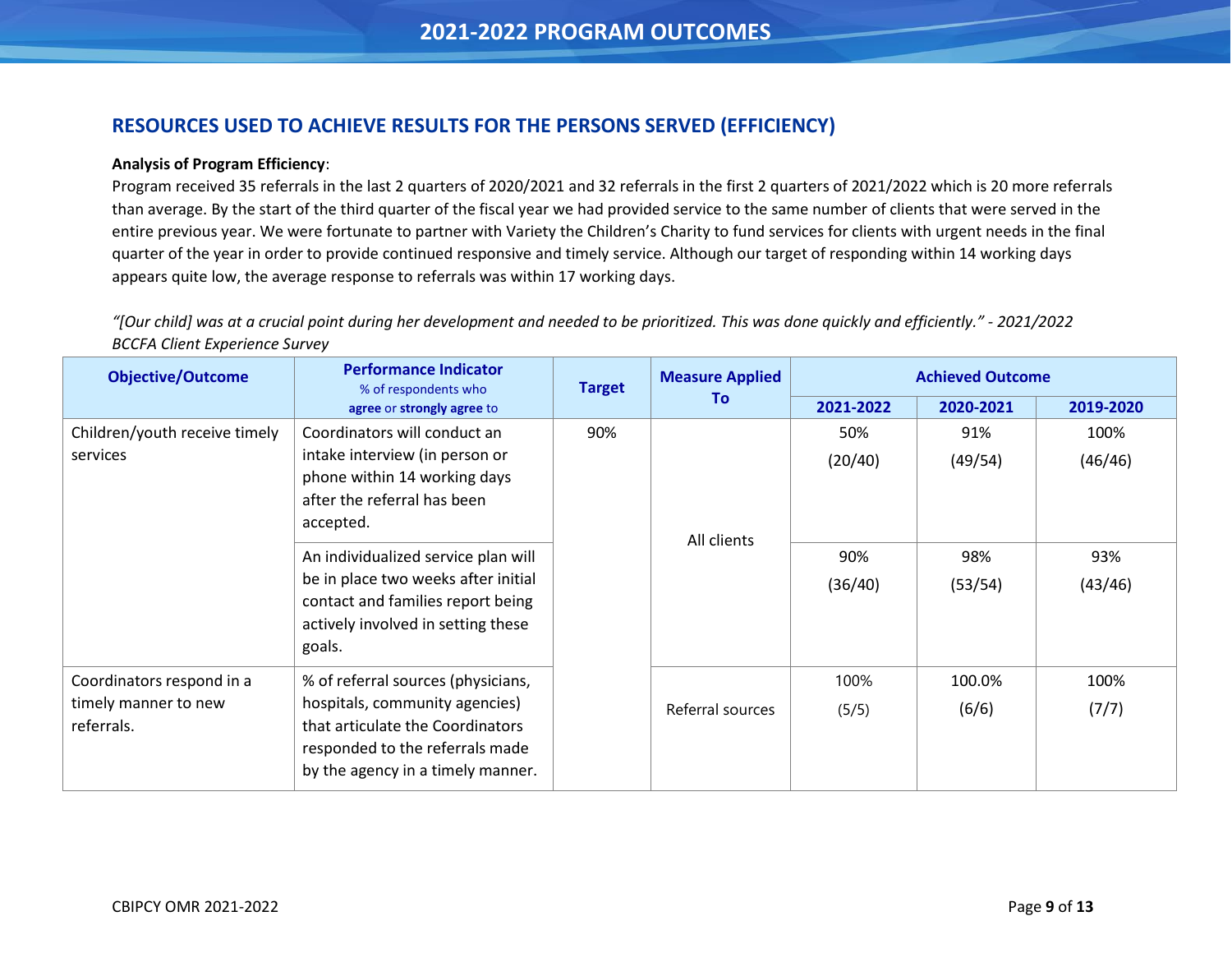# <span id="page-9-0"></span>**RESULTS ACHIEVED FOR THE PERSONS SERVED (EFFECTIVENESS)**

### **Analysis of Program Effectiveness:**

We are proud to note that 100% of families responding to the 2021/2022 BCCFA Client Experience survey reported that they made progress toward their goals, and 95% of families felt that they were involved in the development of their child's goals. The coordinators meet individually with each family to help them articulate their goals and hopes for their child, and work with community therapists to set up individualized service plans to achieve these goals. This program has consistently scored high on this measure. In 2022/2023 we will be implementing goal setting through the "F-Words of Child Development" framework and hope to support families in creating goals that consider their holistic family needs.

*"All of our therapists were awesome and did a great job helping our daughter." – 2021/2022 BCCFA Client Experience Survey*

| <b>Objective/Outcome</b>                                                                      | <b>Performance Indicator</b><br>% of respondents who                                    | <b>Target</b> | <b>Measure Applied To</b> | <b>Achieved Outcome</b> |                |                |
|-----------------------------------------------------------------------------------------------|-----------------------------------------------------------------------------------------|---------------|---------------------------|-------------------------|----------------|----------------|
|                                                                                               | agree or strongly agree to                                                              |               |                           | 2021-2022               | 2020-2021      | 2019-2020      |
| Parents and children/youth<br>are key members of the team.                                    | Parents and youth are involved<br>with the development of the<br>client's service plan. | 95%           | All Clients               | 95%<br>(18/19)          | 86%<br>(24/28) | 95%<br>(40/42) |
| By participating in the CBIPCY<br>program, children meet or<br>exceed their individual goals. | We made progress towards our<br>goals.                                                  |               |                           | 100%<br>(19/19)         | 88%<br>(22/25) | N/A            |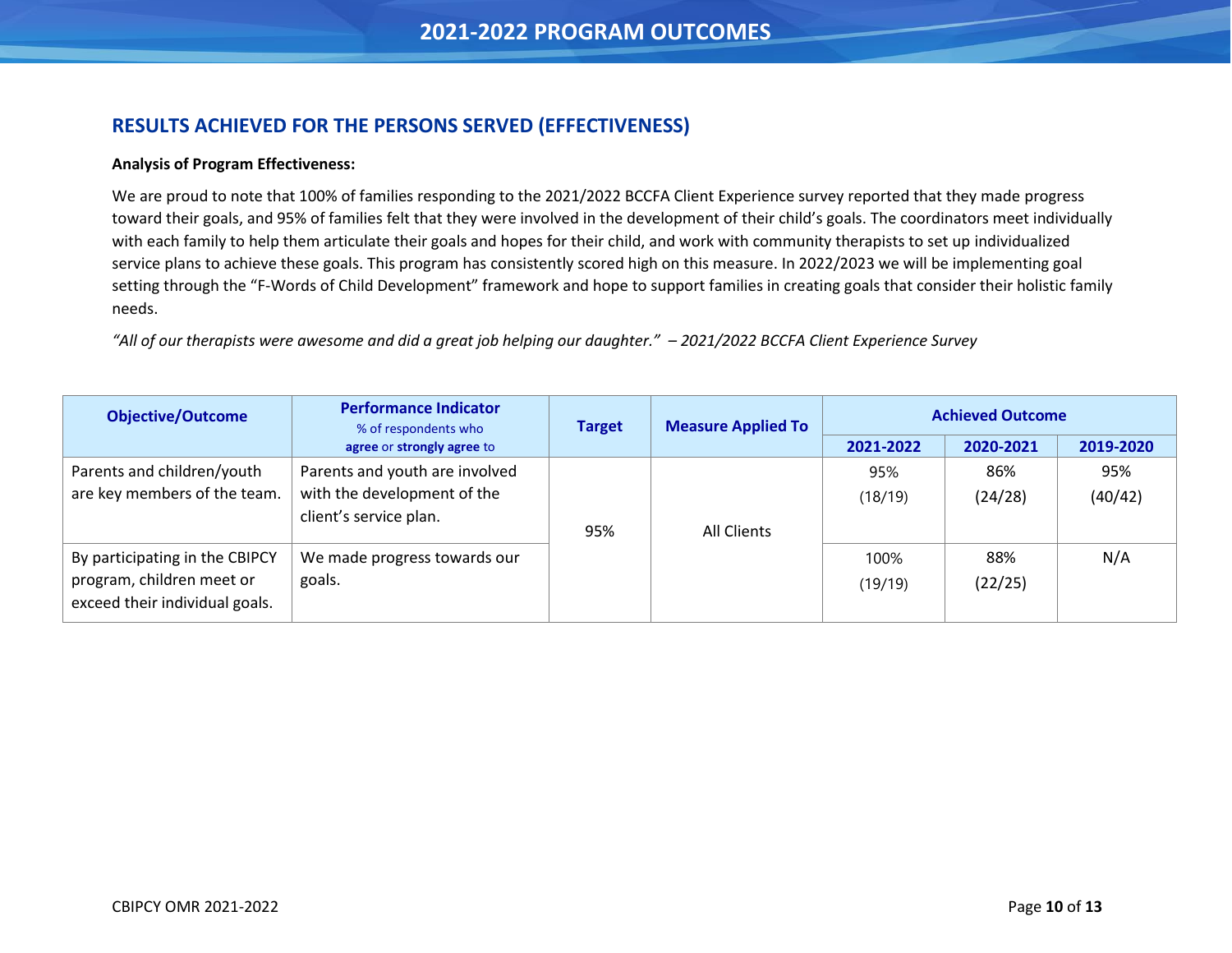## <span id="page-10-0"></span>**EXPERIENCE OF SERVICES RECEIVED AND OTHER FEEDBACK – PERSONS SERVED**

#### **Analysis – Persons Served:**

Parents responding to the client experience survey reported overwhelmingly positive experiences with the program, including 100% of respondents agreeing that the program has made a positive difference in their lives and that they were treated with respect and courtesy during their time receiving services from the program. However, not all families have agreed with the statement "we have a clear understanding of the supports and services available from the BCCFA." The response to this question in 2020/2021 is consistent with the response the previous year. Care for clients of the CBIPCY program is coordinated through BCCFA but services are received externally, which may contribute to the lack of understanding of BCCFA services.

*"Thank you so much for your kind and generous care of our son. We greatly appreciate the support CBIPCY provided!"*

"Our experience has been superb. We are so very grateful for all of the support from the community brain injury team."

*"Fabulous service! Thank you for your kindness, unconditional support! We truly appreciate the amazing staff. Everyone should be extremely proud of their contribution and thank you for treating my daughter and ourselves with respect and kindness!"*

| <b>Objective/Outcome</b>                                                  | <b>Performance Indicator</b><br>% of respondents who                                              | <b>Measure Applied To</b><br><b>Target</b> |             | <b>Achieved Outcome</b> |                 |                 |
|---------------------------------------------------------------------------|---------------------------------------------------------------------------------------------------|--------------------------------------------|-------------|-------------------------|-----------------|-----------------|
|                                                                           | agree or strongly agree to                                                                        |                                            |             | 2021-2022               | 2020-2021       | 2019-2020       |
| Families are satisfied with the<br>services received from the<br>Program. | We are satisfied with the quality<br>of services we've received from<br>the BCCFA                 | 90%                                        | All clients | 100%<br>(19/19)         | 96%<br>(26/27)  | 100%<br>(42/42) |
|                                                                           | We have a clear understanding of<br>the supports and services<br>available from the BCCFA         | 90%                                        |             | 84%<br>(16/19)          | 88%<br>(22/25)  | N/A             |
|                                                                           | Services from the BCCFA have<br>made a positive difference in our<br>lives                        | 95%                                        |             | 100%<br>(18/18)         | 100%<br>(25/25) | N/A             |
|                                                                           | We were treated with respect and<br>courtesy during our time receiving<br>services from the BCCFA | 100%                                       |             | 100%<br>(19/19)         | 100%<br>(26/26) | N/A             |

### *-2021/2022 BCCFA Client Experience Survey*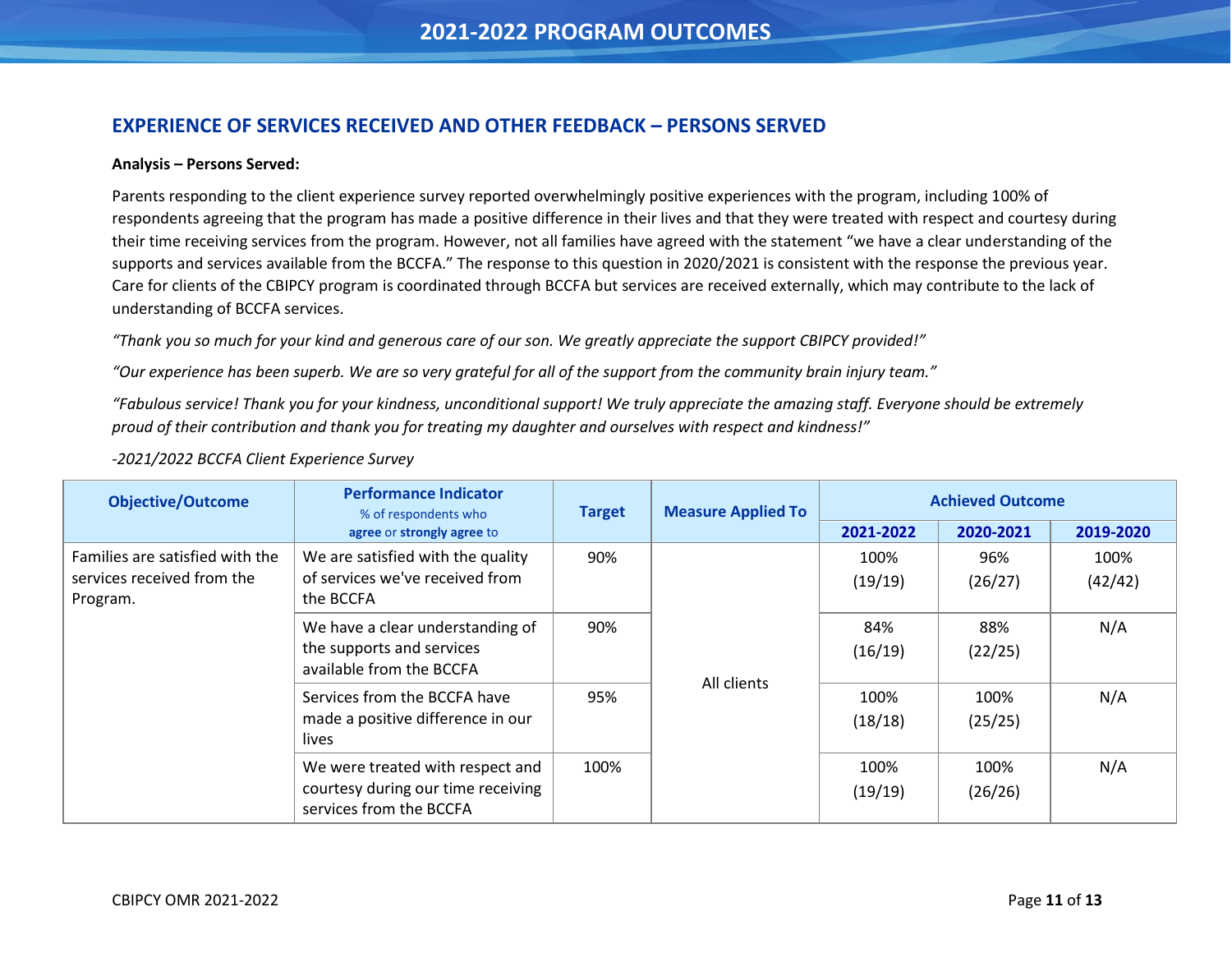# <span id="page-11-0"></span>**EXPERIENCE OF SERVICES RECEIVED AND OTHER FEEDBACK – STAKEHOLDERS**

#### **Analysis – Stakeholders:**

In our last two Service Provider Experience surveys we received multiple responses requesting opportunities/funding for education when asked what CBIPCY could more of to support service providers. In 2021/2022 we began planning some education sessions and opportunities for connection for our contracted services providers. We plan to pilot them in 2022/2023. There are several areas in the province where we do not have enough service providers, which can lead to a delay in service to families or an increase in travel expenses incurred by the program. Service provider recruitment and retention will be a priority in the coming year.

*"The program coordinators are fantastic. I appreciate that they respond to emails and requests to follow-up on things with clients/client families and other professionals in the community quickly. They've also been very supportive over the last couple of years when things have been more challenging due to COVID."* 

*"Provide some hours of funding for education, facilitate a few meetings among same-discipline service providers and perhaps a once a year meeting among all CBIP service providers as an open forum to share ideas, suggestions, and network."*

*"I found that the registration process was extremely challenging and would be a deterrent for many practitioners."*

*– 2021/2022 Service Provider Experience Survey*

| <b>Objective/Outcome</b>                                                                   | <b>Performance Indicator</b><br>% of respondents who                                                           | <b>Target</b> | <b>Measure Applied To</b>       |                 | <b>Achieved Outcome</b> |                 |
|--------------------------------------------------------------------------------------------|----------------------------------------------------------------------------------------------------------------|---------------|---------------------------------|-----------------|-------------------------|-----------------|
|                                                                                            | agree or strongly agree to                                                                                     |               |                                 | 2021-2022       | 2020-2021               | 2019-2020       |
| Referring agencies have clear<br>understanding of the Program<br>mandate and are satisfied | Staff from referring agencies<br>articulate that the Program<br>eligibility criteria are clear.                | 90%           | 100%<br>(5/5)                   | 83%<br>(5/6)    | 86%<br>(6/7)            |                 |
| with the service.                                                                          | Staff from referring agencies<br>articulate that the referral process<br>is simple and easy to understand.     | 80%           | Referral sources                | 100%<br>(5/5)   | 100%<br>(6/6)           | N/A             |
|                                                                                            | Staff from referring agencies<br>articulate they are satisfied with<br>the services offered from the<br>BCCFA. | 80%           |                                 | 80%<br>(4/5)    | 83%<br>(5/6)            | N/A             |
| Therapy service providers are<br>satisfied with the support<br>from the CBIPCY program.    | % of service providers who state<br>that Coordinators provide support<br>to them as needed.                    | 85%           | Contracted service<br>providers | 100%<br>(42/42) | 96%<br>(54/56)          | 100%<br>(47/47) |